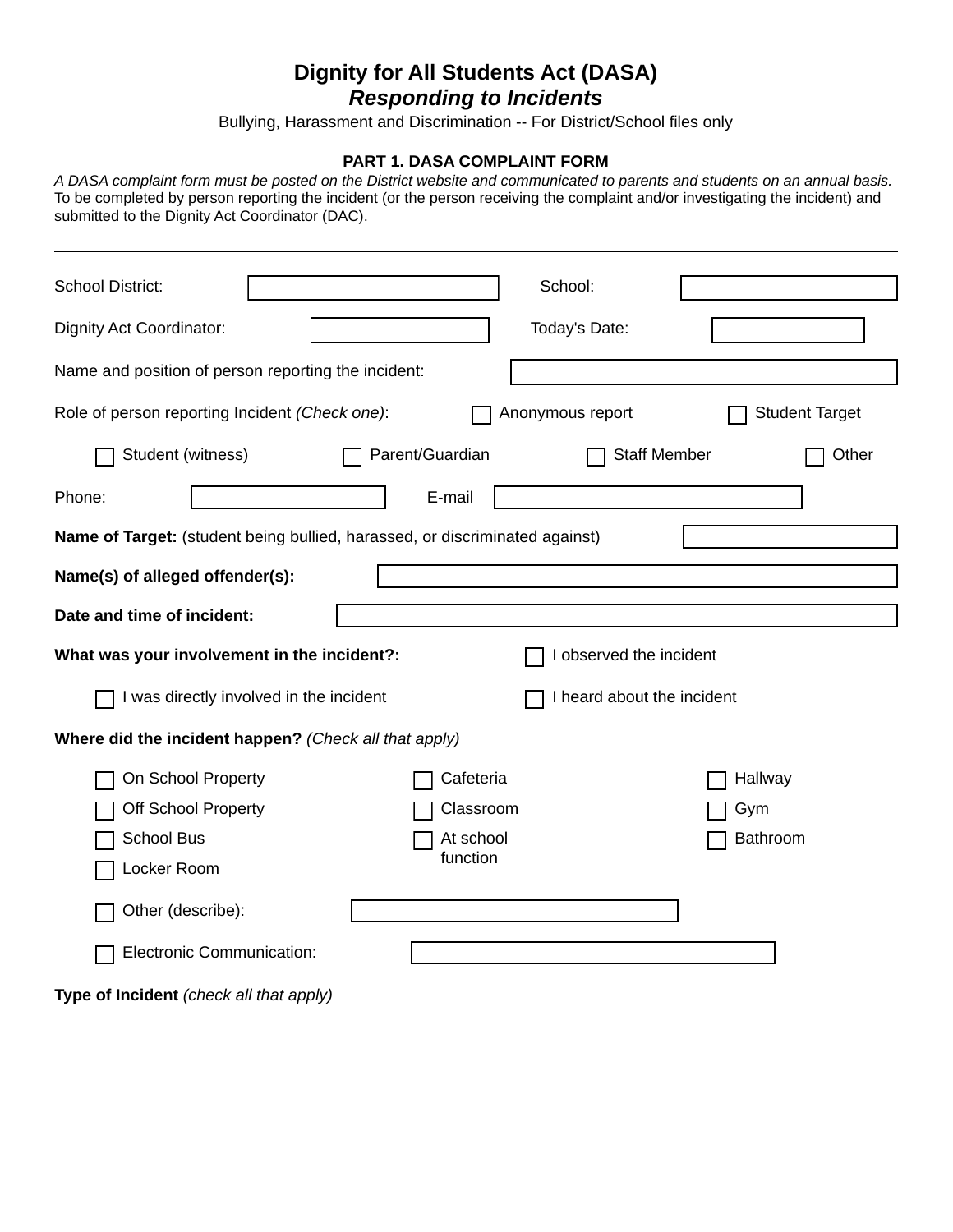| Physical contact (kicking, punching, spitting, tripping, pushing, taking belongings)                  |
|-------------------------------------------------------------------------------------------------------|
| □ Verbal threats (gossip, name-calling, put-downs, teasing, being mean, taunting, making threats)     |
| □ Psychological (non-verbal actions, spreading rumors, social exclusion, intimidation)                |
| Abuse (actions or statements that put an individual in fear of bodily harm)                           |
| □ Cyberbullying (misusing technology/social media to harass, tease, threaten, post pictures (sexting) |
| Other (describe)<br>$\mathbf{I}$                                                                      |